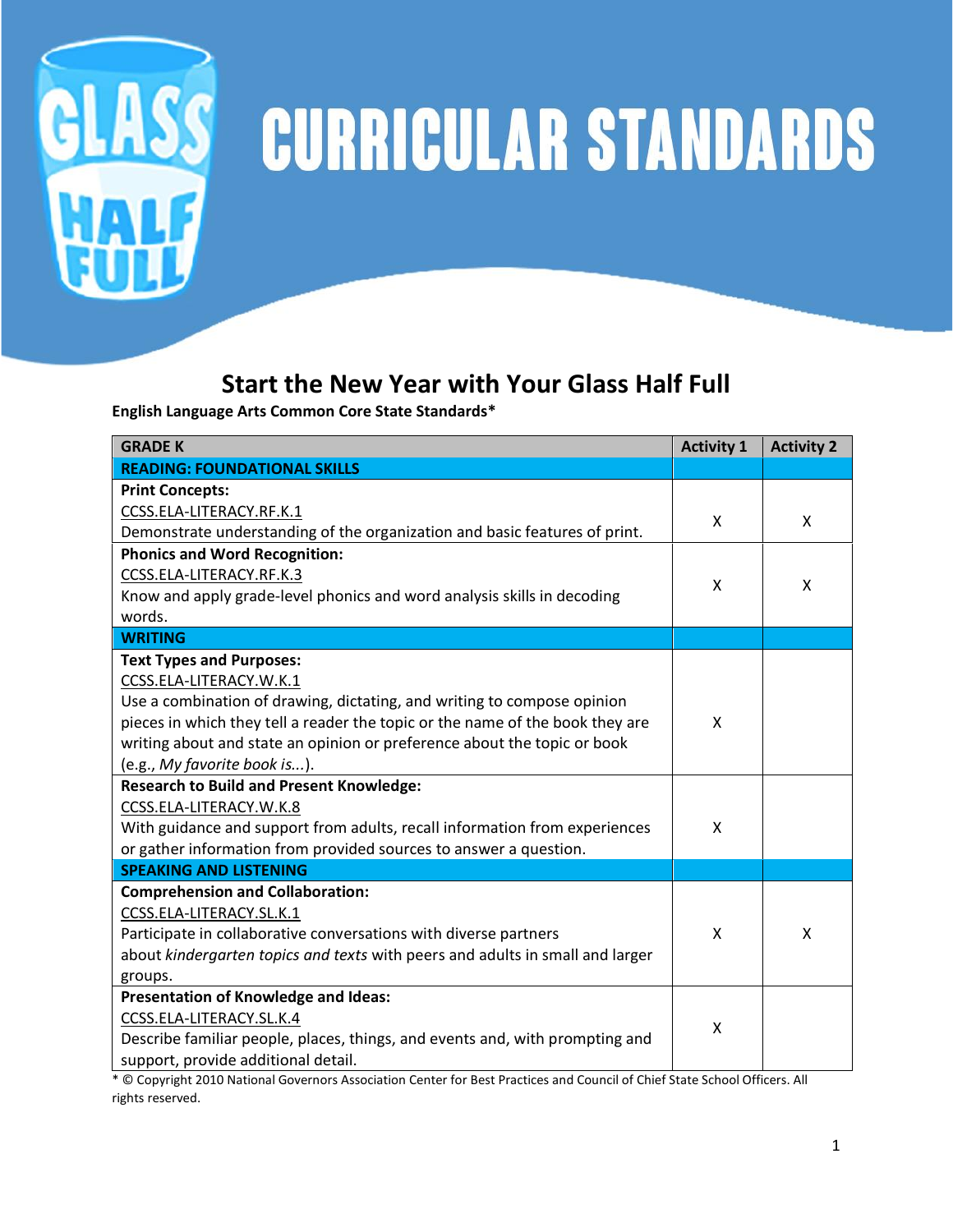| <b>GRADE 1</b>                                                                 | <b>Activity 1</b> | <b>Activity 2</b> |
|--------------------------------------------------------------------------------|-------------------|-------------------|
| <b>READING: FOUNDATIONAL SKILLS</b>                                            |                   |                   |
| <b>Print Concepts:</b>                                                         |                   |                   |
| CCSS.ELA-LITERACY.RF.1.1                                                       | X                 | x                 |
| Demonstrate understanding of the organization and basic features of print.     |                   |                   |
| <b>Phonics and Word Recognition:</b>                                           |                   |                   |
| CCSS.ELA-LITERACY.RF.1.3                                                       | X                 | X                 |
| Know and apply grade-level phonics and word analysis skills in decoding        |                   |                   |
| words.                                                                         |                   |                   |
| <b>WRITING</b>                                                                 |                   |                   |
| <b>Text Types and Purposes:</b>                                                |                   |                   |
| CCSS.ELA-LITERACY.W.1.2                                                        | X                 |                   |
| Write informative/explanatory texts in which they name a topic, supply some    |                   |                   |
| facts about the topic, and provide some sense of closure.                      |                   |                   |
| <b>Research to Build and Present Knowledge:</b>                                |                   |                   |
| CCSS.ELA-LITERACY.W.1.8                                                        | X                 |                   |
| With guidance and support from adults, recall information from experiences     |                   |                   |
| or gather information from provided sources to answer a question.              |                   |                   |
| <b>SPEAKING AND LISTENING</b>                                                  |                   |                   |
| <b>Comprehension and Collaboration:</b>                                        |                   |                   |
| CCSS.ELA-LITERACY.SL.1.1                                                       | X                 | X                 |
| Participate in collaborative conversations with diverse partners about grade 1 |                   |                   |
| topics and texts with peers and adults in small and larger groups.             |                   |                   |
| Presentation of Knowledge and Ideas:                                           |                   |                   |
| CCSS.ELA-LITERACY.SL.1.4                                                       | X                 |                   |
| Describe people, places, things, and events with relevant details, expressing  |                   |                   |
| ideas and feelings clearly.                                                    |                   |                   |

| <b>GRADE 2</b>                                                          | <b>Activity 1</b> | <b>Activity 2</b> |
|-------------------------------------------------------------------------|-------------------|-------------------|
| <b>READING: FOUNDATIONAL SKILLS</b>                                     |                   |                   |
| <b>Phonics and Word Recognition:</b>                                    |                   |                   |
| CCSS.ELA-LITERACY.RF.2.3                                                | X                 | x                 |
| Know and apply grade-level phonics and word analysis skills in decoding |                   |                   |
| words.                                                                  |                   |                   |
| <b>Fluency:</b>                                                         |                   |                   |
| CCSS.ELA-LITERACY.RF.2.4                                                | X                 | x                 |
| Read with sufficient accuracy and fluency to support comprehension.     |                   |                   |
| <b>WRITING</b>                                                          |                   |                   |
| <b>Production and Distribution of Writing:</b>                          |                   |                   |
| CCSS.ELA-LITERACY.W.2.5                                                 | x                 |                   |
| With guidance and support from adults and peers, focus on a topic and   |                   |                   |
| strengthen writing as needed by revising and editing.                   |                   |                   |
| <b>Research to Build and Present Knowledge:</b>                         |                   |                   |
| CCSS.ELA-LITERACY.W.2.8                                                 | X                 |                   |
| Recall information from experiences or gather information from provided |                   |                   |
| sources to answer a question.                                           |                   |                   |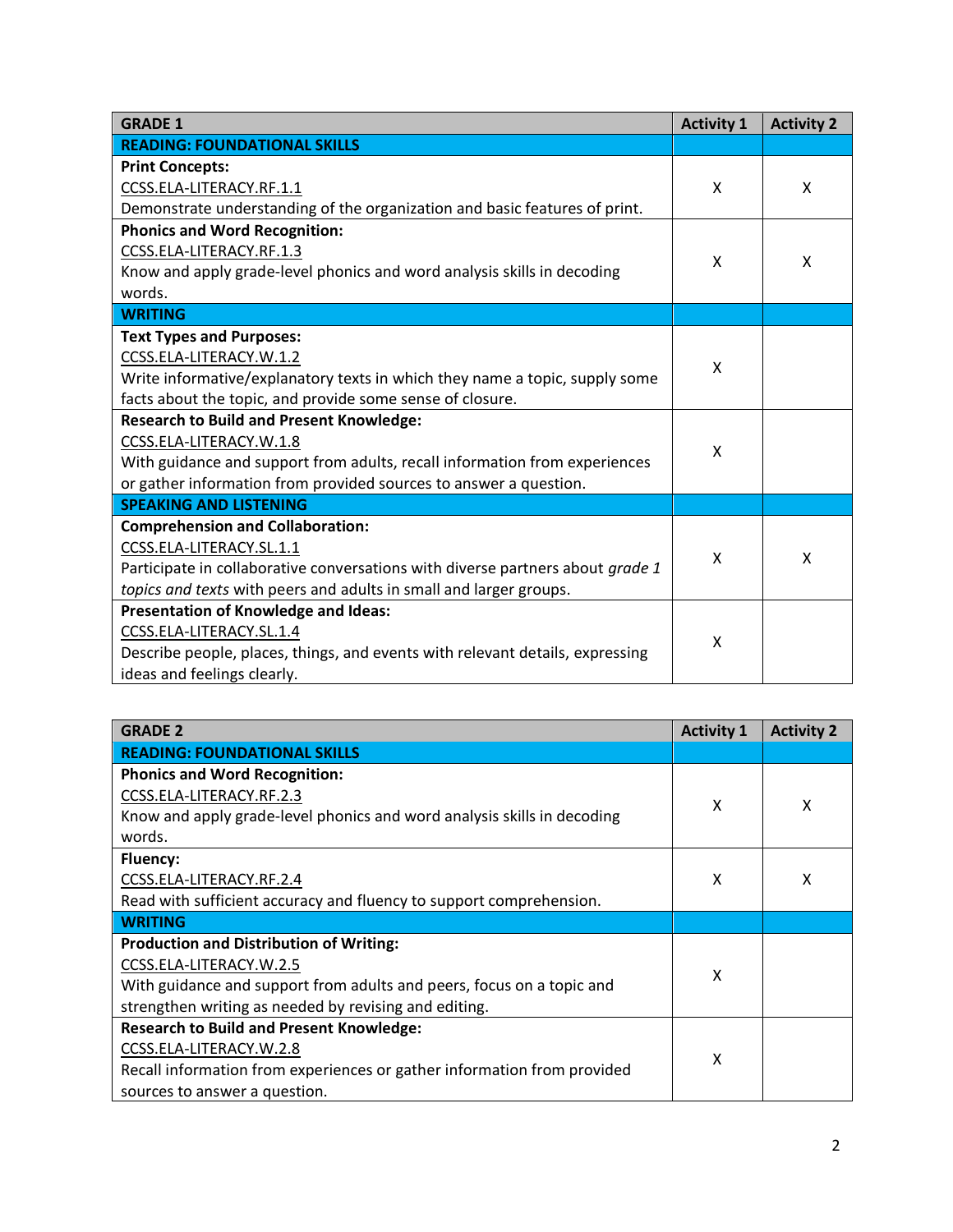| <b>SPEAKING AND LISTENING</b>                                                  |   |   |
|--------------------------------------------------------------------------------|---|---|
| <b>Comprehension and Collaboration:</b>                                        |   |   |
| CCSS.ELA-LITERACY.SL.2.1                                                       | х | χ |
| Participate in collaborative conversations with diverse partners about grade 2 |   |   |
| topics and texts with peers and adults in small and larger groups.             |   |   |
| Presentation of Knowledge and Ideas:                                           |   |   |
| CCSS.ELA-LITERACY.SL.2.5                                                       |   |   |
| Create audio recordings of stories or poems; add drawings or other visual      |   | x |
| displays to stories or recounts of experiences when appropriate to clarify     |   |   |
| ideas, thoughts, and feelings.                                                 |   |   |

| <b>GRADE 3</b>                                                                   | <b>Activity 1</b> | <b>Activity 2</b> |
|----------------------------------------------------------------------------------|-------------------|-------------------|
| <b>READING: FOUNDATIONAL SKILLS</b>                                              |                   |                   |
| <b>Phonics and Word Recognition:</b>                                             |                   |                   |
| CCSS.ELA-LITERACY.RF.3.3                                                         | X                 | X                 |
| Know and apply grade-level phonics and word analysis skills in decoding          |                   |                   |
| words.                                                                           |                   |                   |
| Fluency:                                                                         |                   |                   |
| CCSS.ELA-LITERACY.RF.3.4                                                         | X                 | X                 |
| Read with sufficient accuracy and fluency to support comprehension.              |                   |                   |
| <b>WRITING</b>                                                                   |                   |                   |
| <b>Production and Distribution of Writing:</b>                                   |                   |                   |
| CCSS.ELA-LITERACY.W.3.4                                                          | X                 | X                 |
| With guidance and support from adults, produce writing in which the              |                   |                   |
| development and organization are appropriate to task and purpose.                |                   |                   |
| <b>Range of Writing:</b>                                                         |                   |                   |
| CCSS.ELA-LITERACY.W.3.10                                                         |                   |                   |
| Write routinely over extended time frames (time for research, reflection, and    | X                 | X                 |
| revision) and shorter time frames (a single sitting or a day or two) for a range |                   |                   |
| of discipline-specific tasks, purposes, and audiences.                           |                   |                   |
| <b>SPEAKING AND LISTENING</b>                                                    |                   |                   |
| <b>Comprehension and Collaboration:</b>                                          |                   |                   |
| CCSS.ELA-LITERACY.SL.3.1                                                         |                   |                   |
| Engage effectively in a range of collaborative discussions (one-on-one, in       | X                 | X                 |
| groups, and teacher-led) with diverse partners on grade 3 topics and texts,      |                   |                   |
| building on others' ideas and expressing their own clearly.                      |                   |                   |
| Presentation of Knowledge and Ideas:                                             |                   |                   |
| CCSS.ELA-LITERACY.SL.3.4                                                         |                   |                   |
| Report on a topic or text, tell a story, or recount an experience with           | X                 | Χ                 |
| appropriate facts and relevant, descriptive details, speaking clearly at an      |                   |                   |
| understandable pace.                                                             |                   |                   |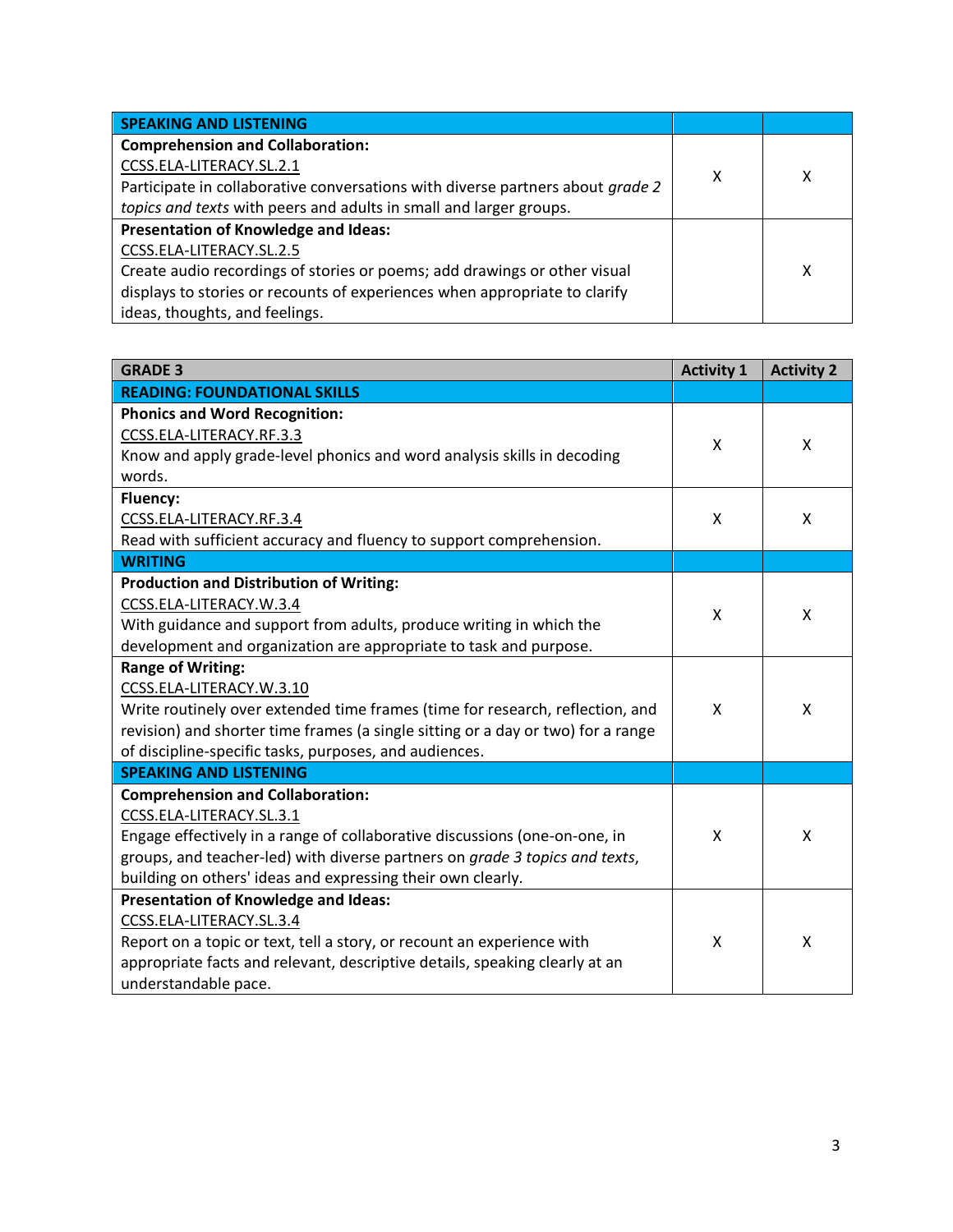| <b>GRADE 4</b>                                                                   | <b>Activity 1</b> | <b>Activity 2</b> |
|----------------------------------------------------------------------------------|-------------------|-------------------|
| <b>READING: FOUNDATIONAL SKILLS</b>                                              |                   |                   |
| <b>Phonics and Word Recognition:</b>                                             |                   |                   |
| CCSS.ELA-LITERACY.RF.4.3                                                         | X                 | X                 |
| Know and apply grade-level phonics and word analysis skills in decoding          |                   |                   |
| words.                                                                           |                   |                   |
| <b>Fluency:</b>                                                                  |                   |                   |
| CCSS.ELA-LITERACY.RF.4.4                                                         | X                 | X                 |
| Read with sufficient accuracy and fluency to support comprehension.              |                   |                   |
| <b>WRITING</b>                                                                   |                   |                   |
| <b>Production and Distribution of Writing:</b>                                   |                   |                   |
| CCSS.ELA-LITERACY.W.4.4                                                          | X                 | X                 |
| Produce clear and coherent writing in which the development and                  |                   |                   |
| organization are appropriate to task, purpose, and audience.                     |                   |                   |
| <b>Range of Writing:</b>                                                         |                   |                   |
| CCSS.ELA-LITERACY.W.4.10                                                         |                   |                   |
| Write routinely over extended time frames (time for research, reflection, and    | X                 | X                 |
| revision) and shorter time frames (a single sitting or a day or two) for a range |                   |                   |
| of discipline-specific tasks, purposes, and audiences.                           |                   |                   |
| <b>SPEAKING AND LISTENING</b>                                                    |                   |                   |
| <b>Comprehension and Collaboration:</b>                                          |                   |                   |
| CCSS.ELA-LITERACY.SL.4.1                                                         |                   |                   |
| Engage effectively in a range of collaborative discussions (one-on-one, in       | X                 | X                 |
| groups, and teacher-led) with diverse partners on grade 4 topics and texts,      |                   |                   |
| building on others' ideas and expressing their own clearly.                      |                   |                   |
| <b>Presentation of Knowledge and Ideas:</b>                                      |                   |                   |
| CCSS.ELA-LITERACY.SL.4.4                                                         |                   |                   |
| Report on a topic or text, tell a story, or recount an experience in an          | X                 | Χ                 |
| organized manner, using appropriate facts and relevant, descriptive details to   |                   |                   |
| support main ideas or themes; speak clearly at an understandable pace.           |                   |                   |

| <b>GRADE 5</b>                                                          | <b>Activity 1</b> | <b>Activity 2</b> |
|-------------------------------------------------------------------------|-------------------|-------------------|
| <b>READING: FOUNDATIONAL SKILLS</b>                                     |                   |                   |
| <b>Phonics and Word Recognition:</b>                                    |                   |                   |
| CCSS.ELA-LITERACY.RF.5.3                                                | x                 | x                 |
| Know and apply grade-level phonics and word analysis skills in decoding |                   |                   |
| words.                                                                  |                   |                   |
| <b>Fluency:</b>                                                         |                   |                   |
| CCSS.ELA-LITERACY.RF.5.4                                                | x                 | х                 |
| Read with sufficient accuracy and fluency to support comprehension.     |                   |                   |
| <b>WRITING</b>                                                          |                   |                   |
| <b>Production and Distribution of Writing:</b>                          |                   |                   |
| CCSS.ELA-LITERACY.W.5.4                                                 |                   |                   |
| Produce clear and coherent writing in which the development and         | x                 | x                 |
| organization are appropriate to task, purpose, and audience.            |                   |                   |
|                                                                         |                   |                   |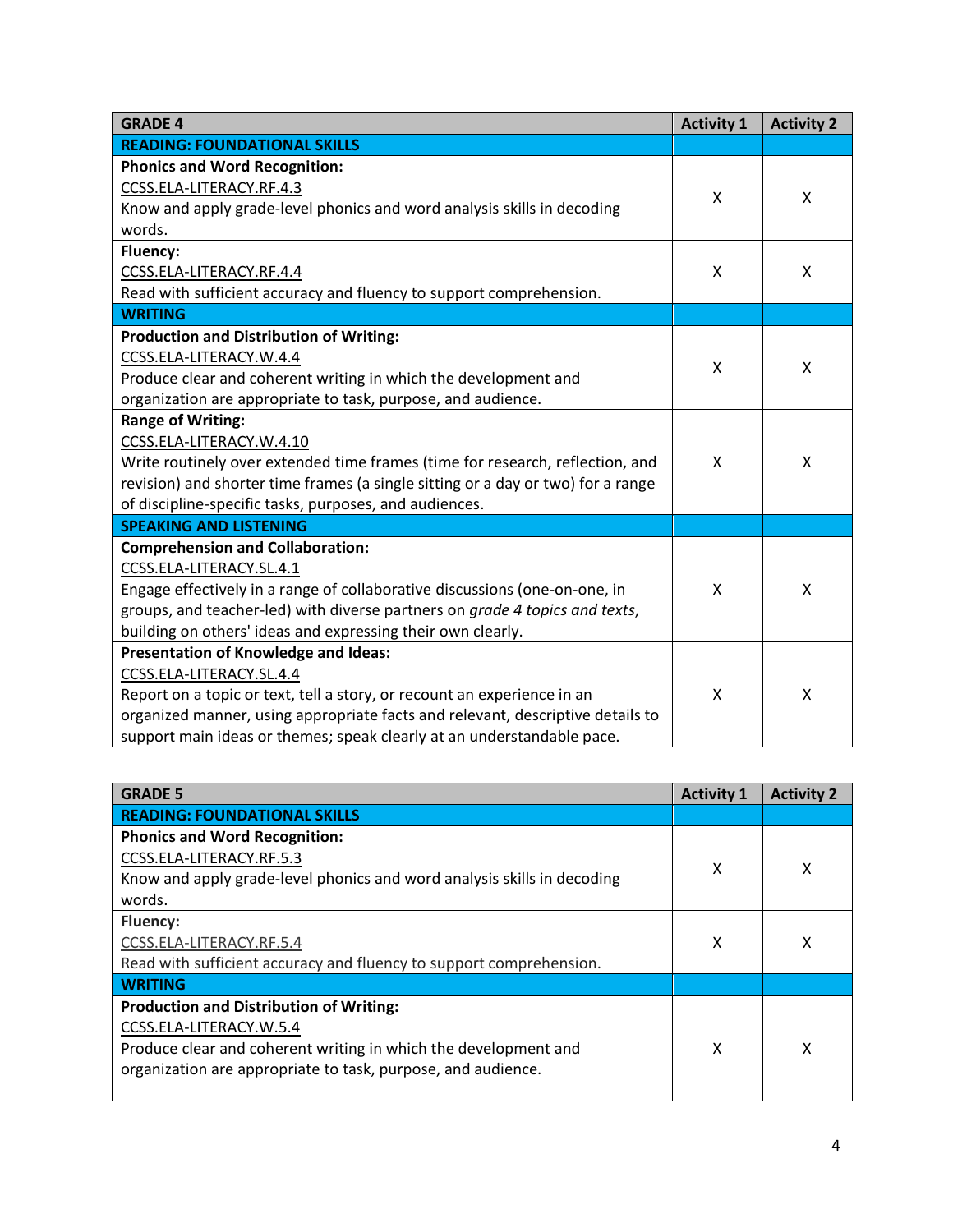| <b>Range of Writing:</b><br>CCSS.ELA-LITERACY.W.5.10<br>Write routinely over extended time frames (time for research, reflection, and<br>revision) and shorter time frames (a single sitting or a day or two) for a range<br>of discipline-specific tasks, purposes, and audiences.             | X | x |
|-------------------------------------------------------------------------------------------------------------------------------------------------------------------------------------------------------------------------------------------------------------------------------------------------|---|---|
| <b>SPEAKING AND LISTENING</b>                                                                                                                                                                                                                                                                   |   |   |
| <b>Comprehension and Collaboration:</b><br>CCSS.ELA-LITERACY.SL.5.1<br>Engage effectively in a range of collaborative discussions (one-on-one, in<br>groups, and teacher-led) with diverse partners on grade 5 topics and texts,<br>building on others' ideas and expressing their own clearly. | x |   |
| <b>Presentation of Knowledge and Ideas:</b><br>CCSS.ELA-LITERACY.SL.5.5<br>Include multimedia components (e.g., graphics, sound) and visual displays in<br>presentations when appropriate to enhance the development of main ideas<br>or themes.                                                | x | χ |